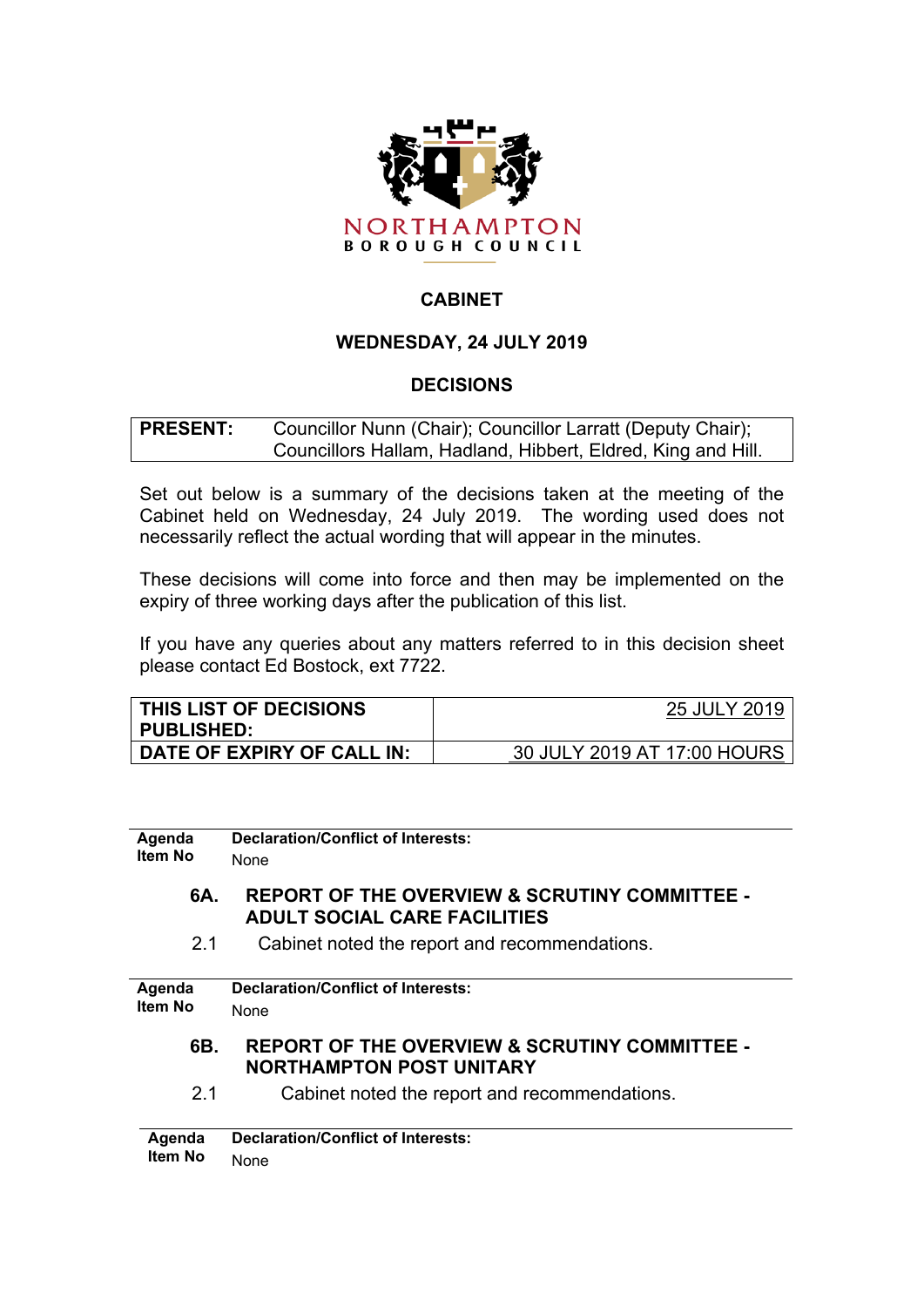## **7. FINANCE MONITORING TO 30 MAY 2019**

2.1 Cabinet noted the contents of the report and noted that future reports will set out the actions being taken by Corporate Management Board (CMB) to address issues arising and mitigate the risks of overspends.

#### **Agenda Item No Declaration/Conflict of Interests:** None

### **8. DRAFT SPECIALIST HOUSING SUPPLEMENTARY PLANNING DOCUMENT (SPD)**

- 2.1 Cabinet approved the draft Northampton Specialist Housing Supplementary Planning Document (SPD) for consultation for 8 weeks from 8 August 2019 to 3 October 2019.
- 2.2 Cabinet delegated authority to the Head of Planning in consultation with the Cabinet Member for Planning to make minor non-material spelling, formatting and other amendments to the consultation documents where they do not alter the intent of the SPD.

#### **Agenda Item No Declaration/Conflict of Interests:** None

## **9. AWARD OF CONTRACT FOR REPLACEMENT AND RENEWAL OF NBC STREET LIGHTS**

2.1 Cabinet delegated authority to the Chief Executive, Northampton Borough Council, in consultation with the Deputy Leader and the Chief Finance Officer (s151), to enter into a contract with Balfour Beatty Street Lighting Ltd to undertake a scheme of column replacements and lamp renewals to street lighting in the Borough.

**Agenda Item No Declaration/Conflict of Interests:** None

### **11.DRAFT PARKING STANDARDS SUPPLEMENTARY PLANNING DOCUMENT (SPD)**

- 2.1 Cabinet noted the contents of the draft Parking Standards Supplementary Planning Document and agreed its release for public consultation (Appendix 1).
- 2.2 Cabinet delegated authority to the Head of Planning in consultation with the Cabinet Member for Planning to make minor non-material spelling, formatting, mapping and other amendments to the consultation documents where they do not alter the intent of those documents.